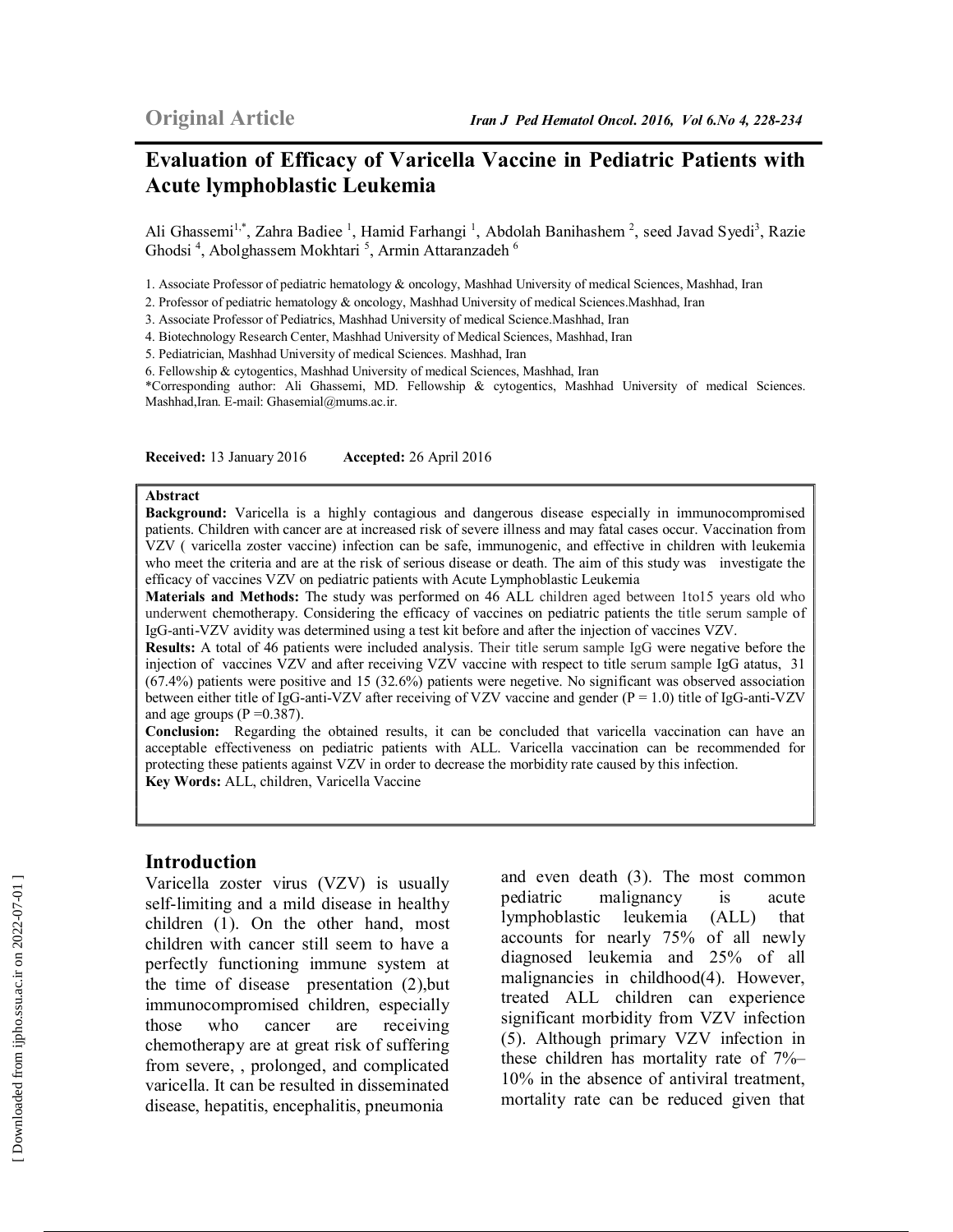antiviral and appropriate supports are readily available (6). Some clinical trials declare that vaccination can be safe, immunogenic, and effective in children with leukemia who meet the criteria and are at risk of serious disease or death (5, 7) . Due to the risk of serious complications or death from varicella among patients with ALL, they suggest the use of vaccines for decreasing the rate of mortality caused by VZV infection (8). This study was designed to investigate the efficacy of vaccines VZV on pediatric patients with acute lymphoblastic leukemia

### **Materials and Methods**

This study was performed on ALL children aged between 1-15 years old with who referred to hematology-oncology ward at Dr. Sheikh children's hospital, Mashhad. ALL of patients were in maintenance phase of chemotherapy. From 66 patients, 15 cases had positive serum title pre-vaccination and 6 patients were Lymphopenia (lym <1500). The records of these patients and entirely to the discretion of the treating physician and the patients who received the vaccine were selected 46 candidates, then one dose of vaccine-type VZV (OKA. Japan) injected subcutaneously into them. All study participants or their parents/legal guardian gave their written informed consent. The title serum sample IgG-anti-VZV avidity was determined using a test kit, which involved the removal of low-avidity antibodies via urea treatment and measurement of the remaining bound IgG by ELISA before and 6 week following the

injection in order to explore the efficacy of vaccines VZV on pediatric patients. Results were reported as positive or negative, if IgG titer was less than 80 it was considered as negative and > 80 as positive.

## **Results**

A total of 46 patients were included in this analysis (25 boys, 21 girls). Their title serum sample IgG were negative before the injection of vaccines VZV, and 45 (97.8%) patients received one dose of VZV vaccine and only one patient (2.2%) received two doses of VZV vaccine. According to the tables 1 and 2, only one female patient received two doses of VZV vaccine, who was at the age group 10 to 15 years old. There was no significant association between doses of VZV vaccine and gender  $(P = 0.457)$  and also there was no significant association between doses of VZV vaccine and age groups  $(P = 0.370)$ . After VZV vaccine receiving, 31 (67.4%) patients had positive title serum sample IgG and 15 (32.6%) patients had negative title serum sample IgG. According to Table 3, 68% of boys and 66.7% of girls had positive title serum sample IgG after receiving VZV vaccine. No significant association was found between title of IgG-anti-VZV and gender  $(P = 1.0)$ . Moreover, 42.9% of children aged 1 to 5 years old, 72.4% of children aged 5 to 10 years old, and 70% of children aged 10 to 15 years old had positive title serum sample IgG (Table 4) and there was no significant association between title of IgG-anti-VZV and age groups  $(P = 0.387)$ .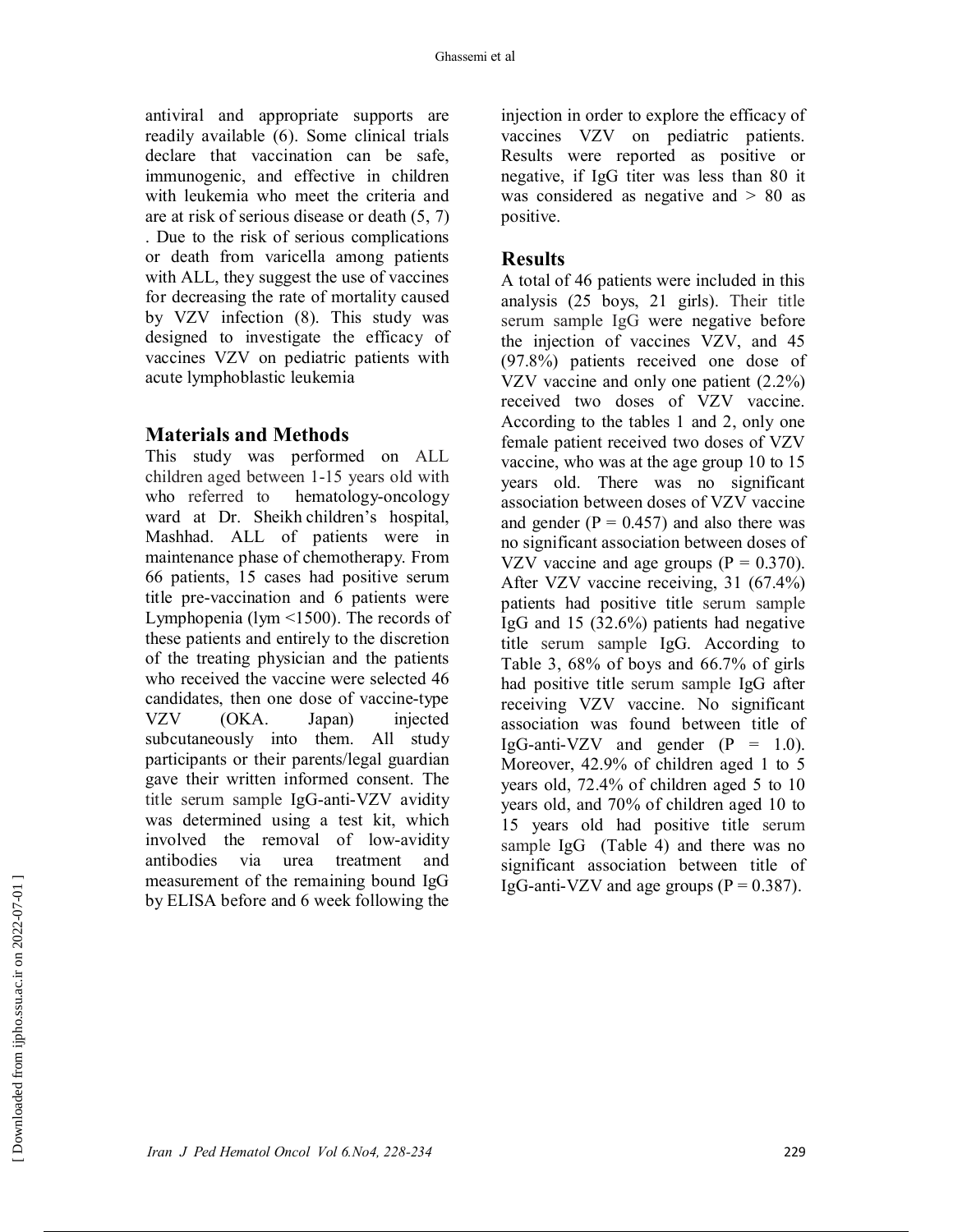| <b>Dose vaccine</b> |          | P-value    |       |         |       |
|---------------------|----------|------------|-------|---------|-------|
|                     |          | <b>Boy</b> |       | Girl    |       |
|                     | Count    | Percent    | Count | Percent |       |
| One dose            | 25       | 100        | 20    | 95.2    | 0.457 |
| Two doses           | $\theta$ | $\theta$   |       | 4.8     |       |
| <b>Total</b>        | 25       | 100        | 21    | 100     |       |

#### *Table I: Distribution of the number of doses of vaccine according to gender*

*Table II: Distribution of the number of doses of vaccine according to age group* 

| Age group              |                  |                  |                  |          |                |         |         |
|------------------------|------------------|------------------|------------------|----------|----------------|---------|---------|
| <b>Dose</b><br>vaccine | 1 to 5 years     |                  | 5 to 10 years    |          | 10 to 15 years |         | P-value |
|                        | Count            | Percent          | Count            | Percent  | Count          | Percent |         |
| One dose               | $\overline{7}$   | 100              | 29               | 100      | 9              | 90      | 0.37    |
| <b>Two doses</b>       | $\boldsymbol{0}$ | $\boldsymbol{0}$ | $\boldsymbol{0}$ | $\theta$ | 1              | 10      |         |
| <b>Total</b>           | 7                | 100              | 29               | 100      | 10             | 100     |         |

*Table III: Distribution of title serum sample IgG after received of VZV vaccine according to gender* 

| <b>Title of IgG</b> |       | <b>Boy</b> | Girl  | <b>P-value</b> |     |
|---------------------|-------|------------|-------|----------------|-----|
|                     | Count | Percent    | Count | Percent        |     |
| <b>Positive</b>     | 17    | 68         | 14    | 66.7           | 1.0 |
| <b>Negative</b>     | 8     | 32         | 7     | 33.3           |     |
| <b>Total</b>        | 25    | 100        | 21    | 100            |     |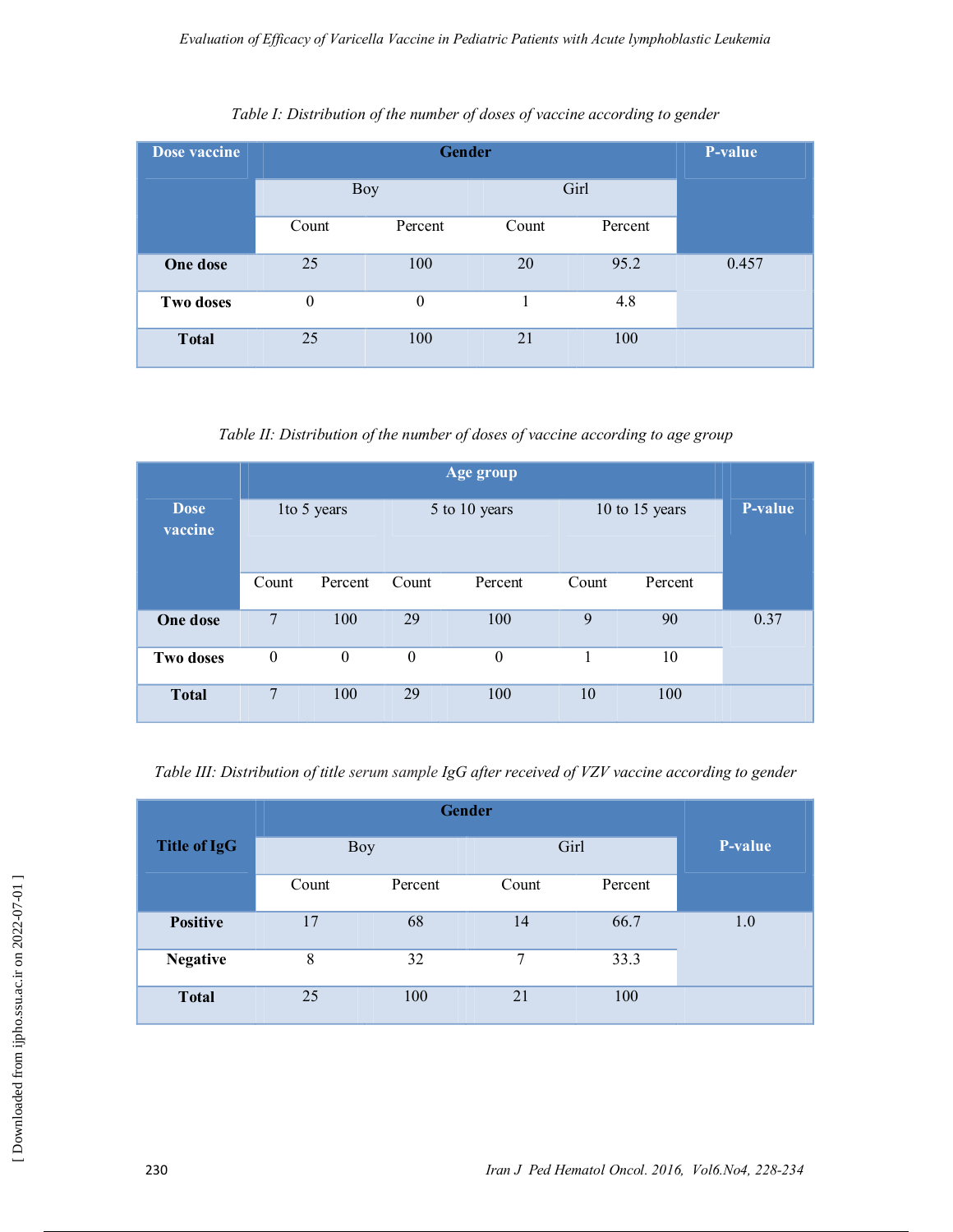|                 | Age group       |         |               |         |                |         |                |
|-----------------|-----------------|---------|---------------|---------|----------------|---------|----------------|
| Title of IgG    | 1to 5 years     |         | 5 to 10 years |         | 10 to 15 years |         | <b>P-value</b> |
|                 | Count           | Percent | Count         | Percent | Count          | Percent |                |
| <b>Positive</b> | 3               | 42.9    | 21            | 72.4    | 7              | 70.0    | 0.387          |
| <b>Negative</b> | $\overline{4}$  | 57.1    | 8             | 27.6    | $\overline{3}$ | 30.0    |                |
| <b>Total</b>    | $7\phantom{.0}$ | 100     | 29            | 100     | 10             | 100     |                |

*Table IV: Distribution of title serum sample IgG after received of VZV vaccine according to age group* 

## **Discussion**

Immunocompromised patients are threatened by severe infections, in part by infectious agents which rarely cause complications in non-immunosuppressed children. VZV infections in this patient cohort have an increased risk of serious morbidity and even death (9). Caniza et al., conducted a large retrospective study and suggest that VZV vaccination should not be undertaken in children with ALL. They found that only 0.057% of children, enrolled on ALL protocols during the modern era (after 1984), died by VZV infection (5). Before the era of antiviral therapy, disseminated VZV infections have been described in children with cancer under chemotherapy, especially in acute lymphoblastic leukemia (10). In the United States, VZV vaccination coverage was 89% among US children aged 19 to 35 months in 2006, where universal VZV vaccination was introduced in 1995 (11). Marin et al., (12), Asano et al., (13), and Seward et al., (14) demonstrated that risk of VZV infection can be reduced in countries where susceptible children aged 1 year and older in the general population are routinely vaccinated. Recently, an increasing general awareness of varicellarelated complications has led to the assumption that hospitalization with

subsequent severe complications occurs in approximately 20% of VZV-infected, immunocompromised patients (9). Pourakbari et al., showed the seroprevalence rate of VZV was about 65% in population when IgG antibodies were used against VZV in serum sample of them (15). Socan et al., reported that VZV IgG was positive in 85.6% individuals at Slovenia (16) and accordingly, this study applied the title serum sample IgG to determine the seropositive for VZV before and after the injection. The results of this study revealed positivity of title serum sample IgG in 15 patients and its negativity in 46 patients before the injection of vaccines VZV. While after the injection of vaccines, 31 patients (67.4%) had positive and 15 patients (32.6%) had negative title serum sample IgG. The efficacy of this vaccine depends on the number of doses and the interval since the last dose. Cenoz et al., suggested that the second dose of vaccine increases the effectiveness with respect to the first dose; they reported Vaccine effectiveness was 87% for one dose and 97% for two doses (17). In a literature review, Seward et al., found a mean effectiveness for one dose of vaccine about 84.5%; with a range of 44% to 100% (18). Shapiro et al., estimated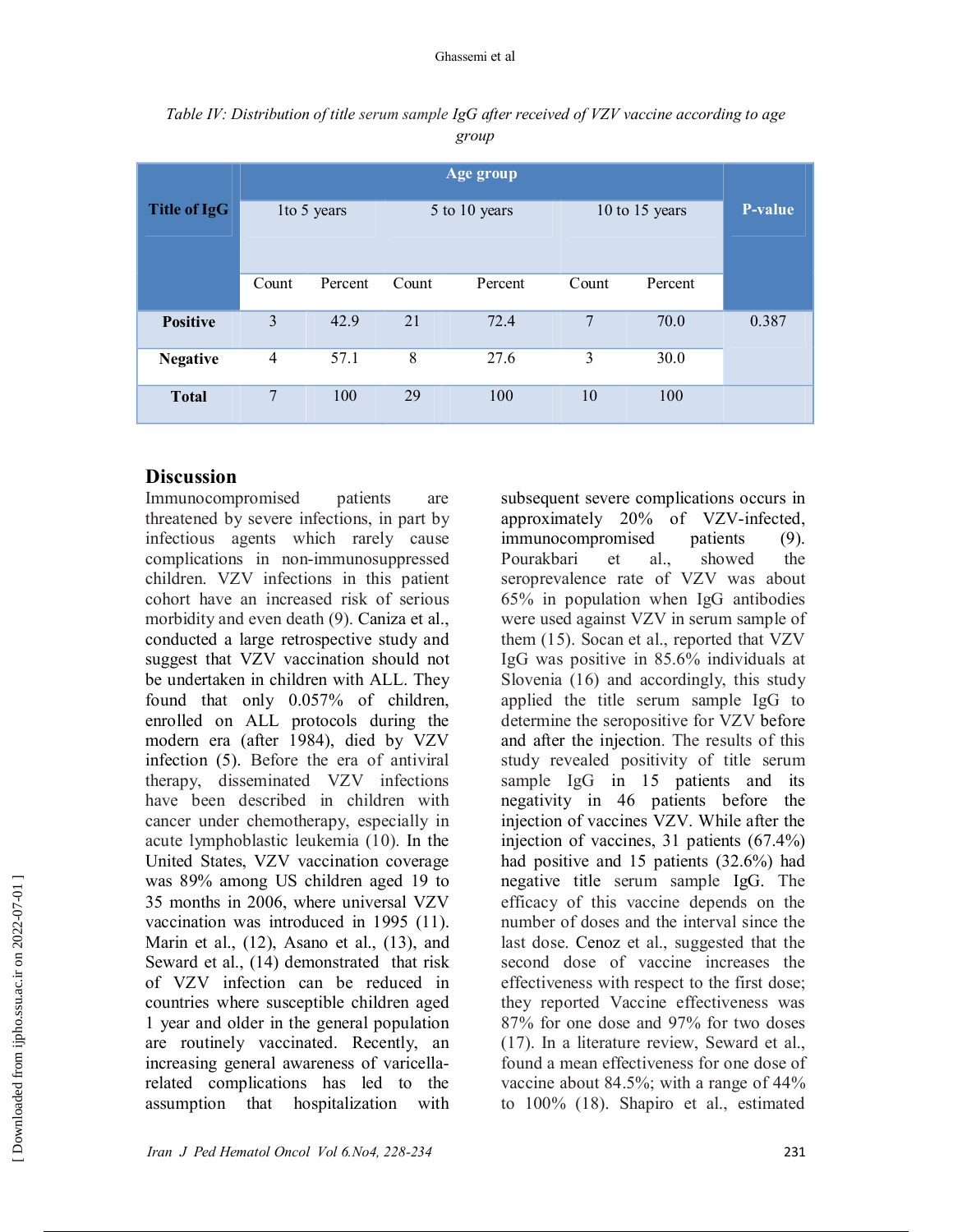98.3% effectiveness for two doses of vaccine in preventing laboratory confirmed cases (19). Vaccine effectiveness of 67.4% was demonstrated for one dose of vaccine in the current study. The results of this study were in line to other published investigations. The effectiveness of a single dose of varicella vaccine was very high during the first three years  $(> 90\%)$ and fell in children who had been vaccinated more than three years previously (61%), which supports the role of waning immunity as an explanation of the suboptimal effectiveness of a single dose of varicella vaccine (20, 21). The results of this study showed that 42.9% of children aged 1 to 5 years old, 72.4% of children aged 5 to 10 years old, and 70% of children aged 10 to 15 years old had positive title serum sample IgG following varicella vaccine (Table 4). Thus<br>according to obtained results, the according to obtained results, the effectiveness of a single dose of varicella vaccine can be achieved in age range of 5 to 15 years old for pediatric ALL patients. Although official recommendations and guidelines (22) suggest that individuals with ALL could be vaccinated, pediatric oncologists avoided VZV vaccination to prevent transmission of vaccine-type VZV to susceptible patients (23) and to avoid withholding chemotherapy for two weeks. Furthermore, a case of progression to severe VZV disease and death after vaccination was recently reported by Caniza et al., (5). Overall, the rate of early mortality from infection is declining. Prucker et al., reported only 21 infectious deaths, and no deaths from VZV, in a population of 896 children with ALL (24). IgG antibody avidity may serve as a marker to evaluate long-term aspects of humoral immunity, although the clinical relevance and association with protection against VZV re-infection and reactivation has to be awaited. Cellular immunity against VZV is significantly diminished in ALL patients who have to be considered when evaluating immunity against VZV (25). Regarding immunisation in children

with cancer, for some vaccines there is enough evidence to design good recommendations for protecting these patients against vaccine-preventable diseases without any risk of poor immune response or adverse events.

 In the current study,13% of patient experienced vaccination side effects ; that is 3 patients experienced maculopapular rash , 1 headache, 1 fever and 1 thrombocytopenia.

## **Conclusion**

Most children with cancer still seem to have a perfectly functioning immune system at the time of disease presentation. The concentrations of total immunoglobulins and antibodies against specific vaccine antigens are usually in the normal range. Routine vaccination against varicella has a great potential to significantly reduce the burden of this disease, given that sufficiently high coverage reach in the target population. Regarding the results, it can be concluded that varicella vaccination can have an acceptable effectiveness on pediatric patients. Furthermore, varicella vaccination is recommended for protecting these patients against VZV in order to decrease morbidity of this infection in these patients.

## **Conflict of interest statement**

We also confirm that there is no conflict of interest to disclosure.

# **References**

1. Heininger U, Seward JF. Varicella Lancet 2006; 368(9544):1365-76.

2. Ercan TE, Soycan LY, Apak H, Celkan T, Ozkan A, Akdenizli E, et al. Antibody titers and immune response to diphtheriatetanus-pertussis and measles mumpsrubella vaccination in children treated for acute lymphoblastic leukemia. J Pediatr Hematol Oncol 2005; 27:273–7.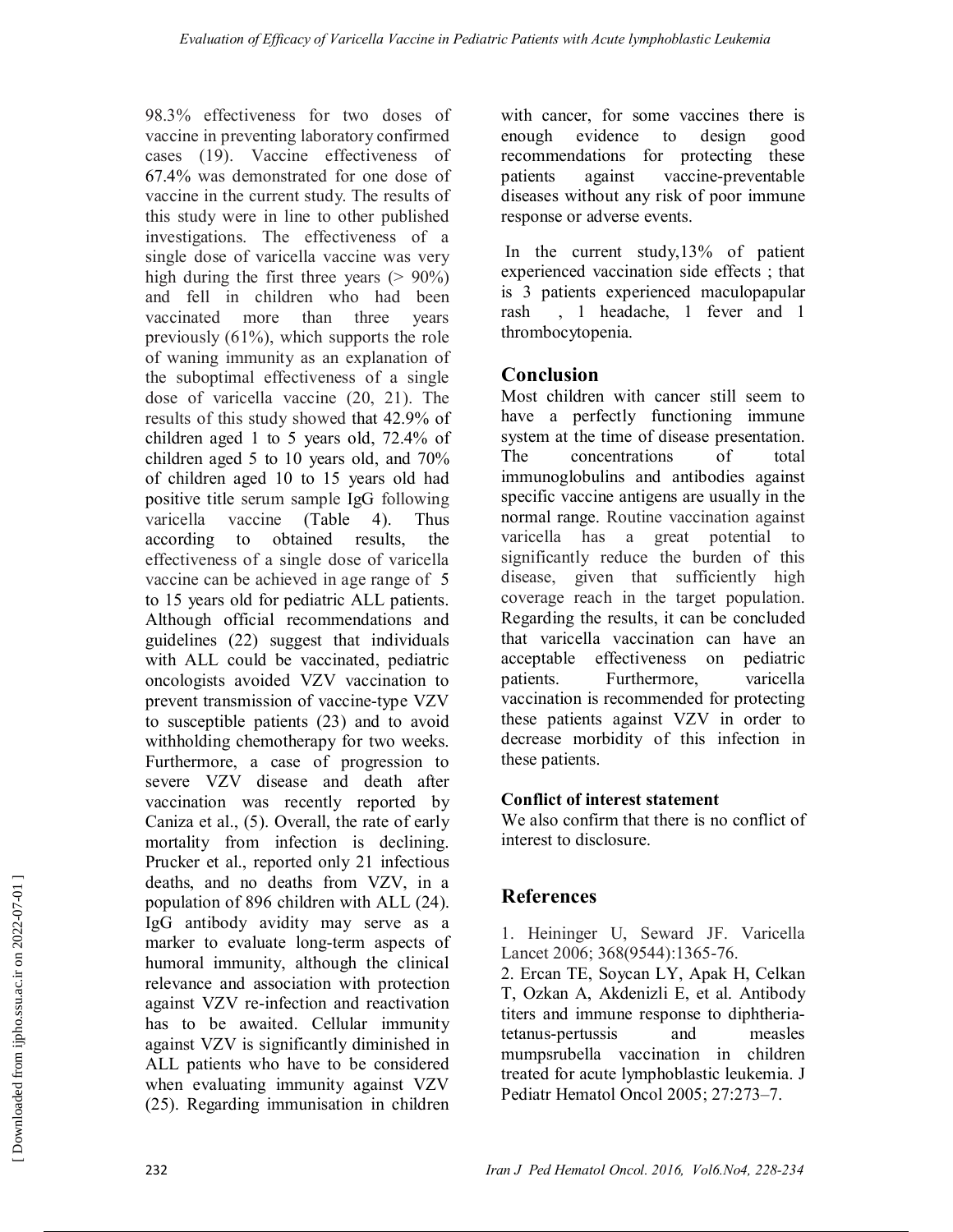3. Albrecht MA. Clinical features of varicella-zoster infection: chickenpox. Am Pediatr 2009; 17(2).

4. Javed F, Utreja A, Bello Correa FO, Al-Askar M, Hudieb M, Qayyum F, et al. Oral health status in children with acute lymphoblastic leukemia. Critical Rev Oncol Hemato 2012; 83 (2012):303–9.

5. Caniza MA, Hunger SP, Schrauder A, Valsecchi MG, Pui CH, Masera G, The Controversy of Varicella Vaccination in Children with Acute Lymphoblastic Leukemia. Pediatr Blood Cancer 2012; 58(1):12–6.

6. Feldman S, Lott L. Varicella in children with cancer: impact of antiviral therapy and prophylaxis. Pediatrics. 1987; 80(4):465–472.

7. LaRussa P, Steinberg S, Gershon AA. Varicella vaccine for immunocompromised children: results of collaborative studies in the United States and Canada. J Infect Dis. 1996; 174 (Suppl 3):S320–3.

8. Van Tilburg CM, Sanders EAM, Rovers MM, Wolfs TF, Bierings MB. Loss of antibodies and response to (re- )vaccination in children after treatment for acute lymphocytic leukemia: a systematic review. Leukemia 2006; 20:1717–22.

9. Liese JG, Grote V, Rosenfeld E, Fischer R, Belohradsky BH, v Kries R: The burden of varicella complications before the introduction of routine varicella vaccination in Germany. Pediatr Infect Dis J 2008; 27(2):119-24.

10. Feldman S, Hughes WT, Daniel CB: Varicella in children with cancer: Seventy-seven cases. Pediatrics 1975; 56(3):388-97.

11. National, state, and local area vaccination coverage among children aged 19–35 months-United States, 2006. MMWR 2007; 56(34):880–5.

12. Marin M, Meissner HC, Seward JF. Varicella prevention in the United States: a review of successes and challenges. Pediatrics 2008; 122(3):e744–51.

- 13. Asano Y, Suga S, Yoshikawa T, et al. Experience and reason: twenty-year follow-up of protective immunity of the Oka strain live varicella vaccine. Pediatrics 1994; 94:524–6.
- 14. Seward JF, Watson BM, Peterson CL, et al. Varicella disease after introduction of varicella vaccine in the United States, 1995–2000. JAMA 2002; 287:606–11.
- 15. Pourakbari B, Shahbaznezhad L, Parvaneh N, Nikkhah S, Mahmoudi S, Teymuri M, et al. Eroepidemiology of Varicella Zoster Virus among children, adolescents and medical students in a referral children medical center, Tehran, Iran, IRAN. J MICROBIOL 2012; 4 (3):136-8.
- 16. Socan M, Berginc N, Lajovic J. Varicella susceptibility and transmission dynamics in Slovenia. BMC Public Health 2010; 10:360.
- 17. Cenoz MG, Martínez-Artola V, Guevara M, ezpeleta C, Barricarte A, Castilla J. Effctiveness of one and two doses of varicella vaccine in preventing laboratory-confimed casesin children in Navarre, Spain. Human Vaccin Immunothera 2013; 9(5):1172–6.
- 18. Seward JF, Marin M, Vázquez M. Varicella vaccine effectiveness in the US vaccination program:a review. J Infect Dis 2008; 197(Suppl 2):S82-9.
- 19. Shapiro ED, Vazquez M, Esposito D, Holabird N, Steinberg SP, Dziura J, et al. Effectiveness of 2 doses of varicella vaccine in children. J Infect Dis 2011; 203(3):312-5.
- 20. Vázquez M, LaRussa PS, Gershon AA, Niccolai LM, Muehlenbein CE, Steinberg SP, et al. Effectiveness over time of varicella vaccine. JAMA 2004; 291(7):851-5.
- 21. Chaves SS, Gargiullo P, Zhang JX, Civen R, Guris D, Mascola L, et al. Loss of vaccine-induced immunity to varicella over time. N Engl J Med 2007; 356(11):1121-9.